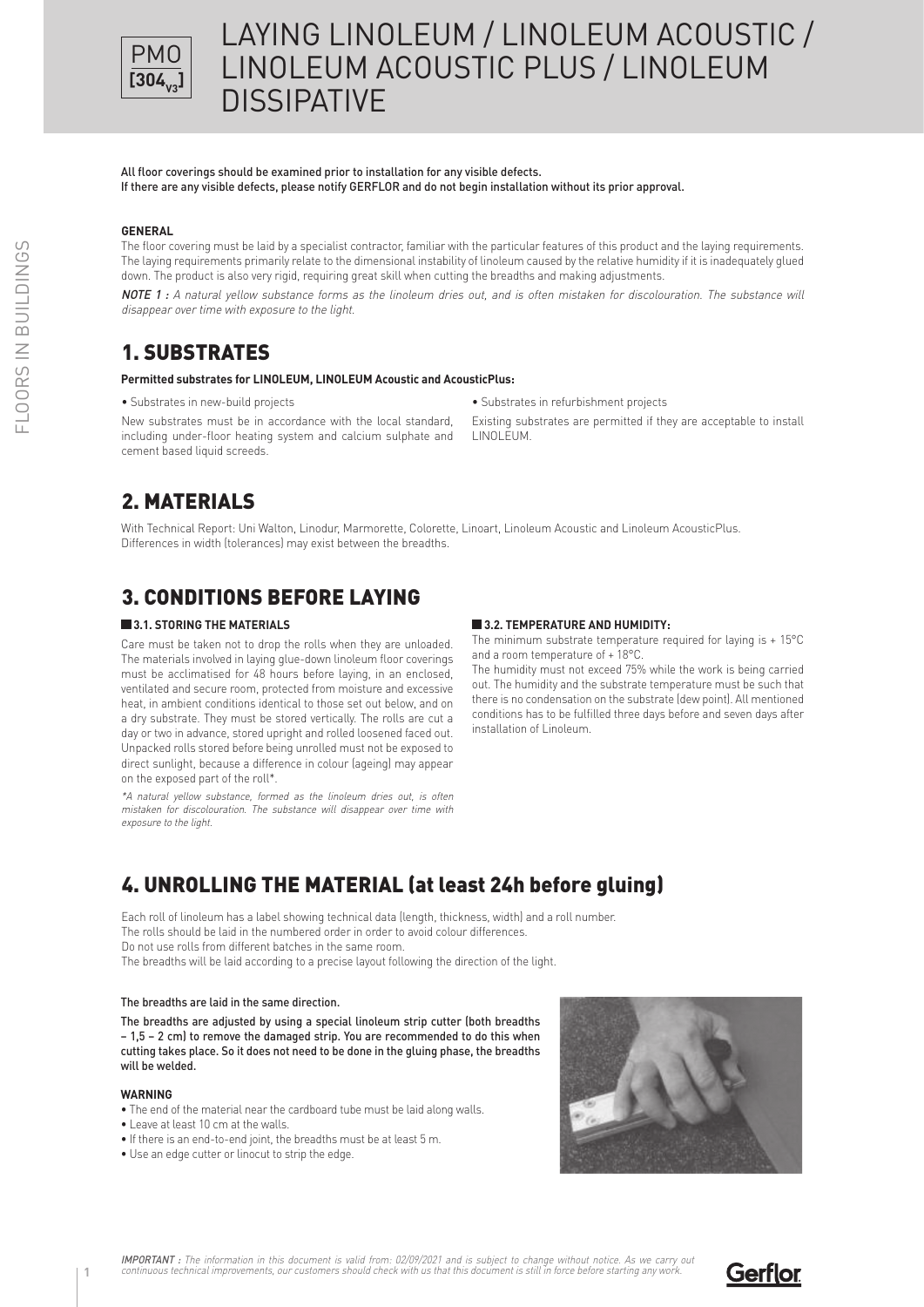

#### **4.1. STRAIGHTENING THE SELVEDGES**

LINOLEUM floorings on foam are adjusted by cutting.

The edges must be cut by scribing (1,5 to 2 cm) in order to create perfect joints. Scribing is carried out using an edge cutter or a linocut. This clean cut means that the edges can be adjusted easily.

## 5. GLUING

### **5.1. FOR UNI-WALTON, LINODUR, MARMORETTE, COLORETTE**

- Unrolled rolls must be glued down at the same day.
- Fold back half the length.
- The flooring is laid using the single bond method with an adhesive that is suitable for linoleum, Spatula B1 (according to TKB standard) is usually used.

Glue technics and solutions may change. As such, be sure to use a glue accurate for the backing of the material and the support. Glue supplier's recommendations have to be respected.

NOTE: Regularly check the wear of the blades used, changing them as often as necessary to maintain the recommended adhesive coverage.

- Avoid creating bulges when laying the sheets onto the adhesive.
- Clean spilled adhesive (while it is still wet) and tools using water or another cleaner recommended by the adhesive manufacturer.

#### **IMPORTANT:**

Carefully follow the instructions provided by the glue supplier. **10 m** Lay the material onto fresh adhesive.

If the adhesive is allowed to dry out, it will not coat the back of the material successfully (poor adhesion).

### **5.2. FOR LINOLEUM ACOUSTICPLUS**

- Unrolled rolls must be glued down at the same day.
- Fold back half the length.
- The flooring is laid using the single bond method with an acrylic adhesive, Spatula A2 (according to TKB standard) is usually used. Glue technics and solutions may change. As such, be sure to use a glue accurate for the backing of the material and the support. Glue supplier's recommendations have to be respected.

NOTE: Regularly check the wear of the blades used, changing them as often as necessary to maintain the recommended adhesive coverage.

- Avoid creating bulges when laying the sheets onto the adhesive. • Clean spilled adhesive (while it is still wet) and tools using water
- or another cleaner recommended by the adhesive manufacturer. **IMPORTANT:**

Carefully follow the instructions provided by the glue supplier.

- Observe the drying time, which depends on the ambient temperature, the substrate porosity and the coverage of adhesive.
- Drying time too short: blistering, etc.
- Bonding time exceeded: poor transfer of adhesive to the material.
- Do not overlap two adhesive films when you apply more adhesive.

### **5.3. FOR KORKMENT**

**REMINDER:** The KORKMENT underlay that will be laid first must have a thickness less than or equal to the thickness of the LINOLEUM selected.

Korkment underlay can be laid in the same direction than Linoleum rolls or in its transversal direction. When laid, in the same direction than Linoleum rolls, an offset of 50 cm between underlay and

linoleum seams needs to be done.

Underlay and Linoleum are laid using the single bond method with a glue that is suitable for Linoleum.

Spatula B1 (according to TKB standard) is usually used. Glue technics and solutions may change. As such, be sure to use a glue accurate for the backing of the material and the support. Glue supplier's recommendations have to be respected.

Linoleum can be installed on the korkment when the adhesive under the korkment is dry. In most of the cases, it is between 24h to 48h after korkment gluing.

NOTE: Regularly check the wear of the blades used, changing them as often as necessary to maintain the recommended adhesive coverage.

• Avoid creating bulges when laying the breadths onto the adhesive. • Clean spilled adhesive (while it is still wet) and tools using water or another cleaner recommended by the adhesive manufacturer.

### **IMPORTANT:**

Carefully follow the instructions provided by the glue supplier. Lay **100 m2** the material onto fresh adhesive.

If the adhesive is allowed to dry out, it will not coat the back of the material successfully (poor adhesion).

#### **E** 5.4. FOR DISSIPATIVE LINOLEUM MARMORETTE LCH **10 m**

Before gluing the linoleum flooring proceed with the installation of the copper strips.

Install the copper strip transversely under all the strips, as well as on the periphery of the room. The furthest point from a strip should not be more than 5m away.

If there is an end-to-end joint, place a 1.50 m wide copper strip across the two rolls. Install 2 earth connections per 40 m<sup>2</sup>.



Thenglue the flooring in the same way as for compact linoleum, see 5.1, using a conductive linoleum adhesive (refer to the adhesive manufacturers).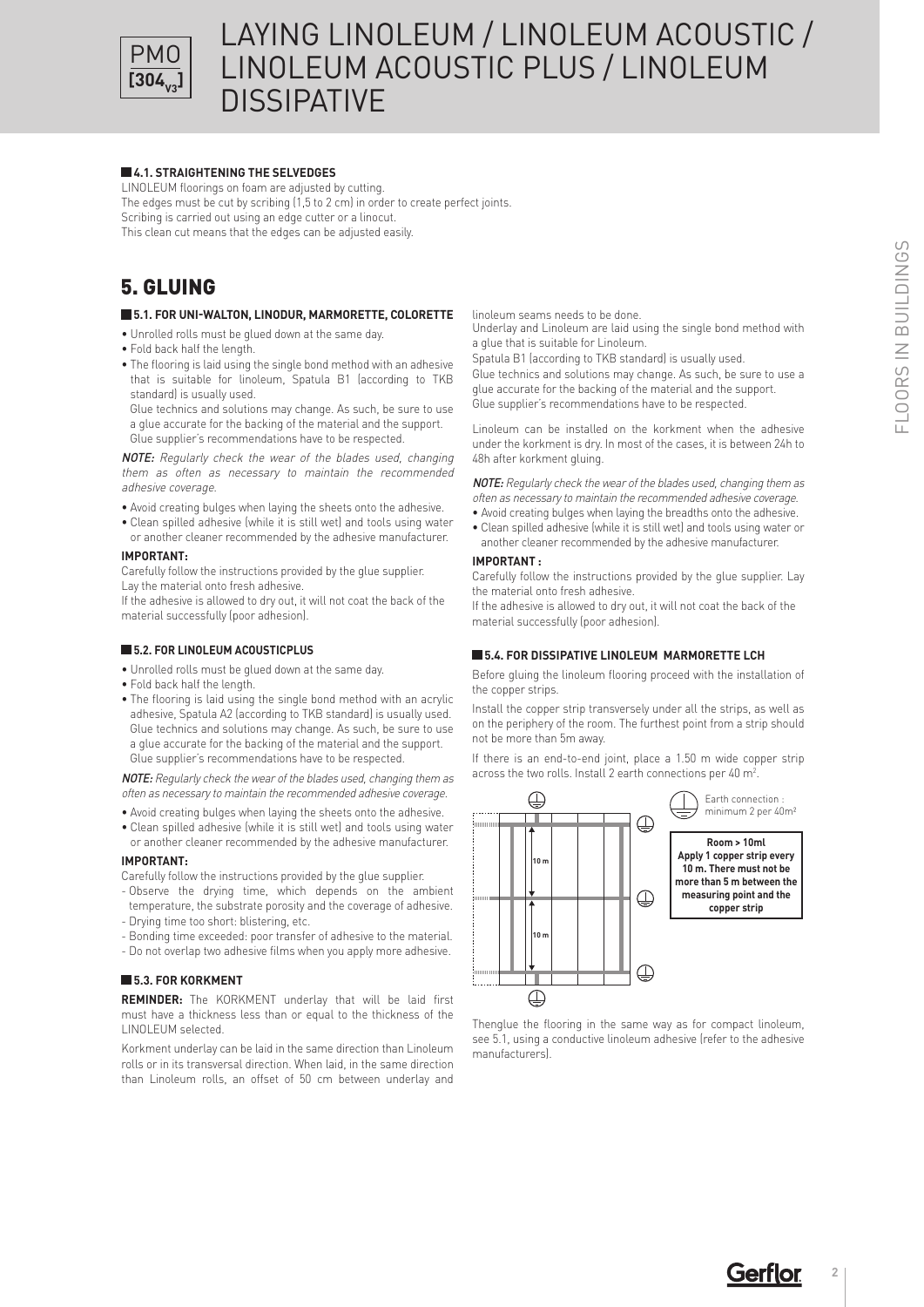

# 6. CUTTING

There are two ways to cut LINOLEUM.

- By scribing after most of the rolls has been glued down.
- Freehand using a hot air tool, after gluing and smoothing out.

### **6.1. SCRIBING ALONG THE WALLS**

- Rest the material before gluing down on top of the penultimate sheet, making sure it is correctly aligned.
- Leave the end(s) of the breadth to extend up the wall.
- Using a large scribe device with a spike, mark the profile of the wall onto the flooring.
- Use a knife with a hooked blade to cut the linoleum.



### **6.2. SCRIBING THE ENDS**

After gluing, very long sheets of linoleum shrink lengthwise by a few millimetres.

### To ensure that this is not visible on the skirting, follow these steps:

- Stop applying adhesive to the substrate at a line drawn 1.50 ml from the edge of the skirting (perpendicular to the material).
- Glue down and smooth the material up to this line.
- Draw a reference mark on the flooring and the substrate (photo 1).
- Slide a cardboard core under the unglued section of linoleum, positioning it so it is parallel to the line you drew earlier, to release the end of the sheets (photo 2).
- Adjust the scribe device between the two marks (photo 3).
- Carry out scribing and cut the end as described above (photo 4).
- Remove the core, apply adhesive, glue down the material, smooth down the end of the sheets using a roller.
- Repeat these steps for each end, taking care not to crack the linoleum while handling it.



# 7. SMOOTHING

- Avoid creating bulges when laying the breadths onto the adhesive.
- To prevent cracking, work the ends of the breadths with forward and back movements to soften them when you place them onto the adhesive

### **There are two parts to the smoothing process:**

• Manual smoothing when the material is laid, using a cork block.

• Use the smoothing hammer along the walls if the edges need to be levelled.

• Careful smoothing over the entire surface using a smoothing roller (heavy, about 80 kg), to flatten the lines of adhesive and to ensure that the adhesive coasts the back of the flooring successfully

If necessary, place a constant load (for example using small sandbags) onto areas where adhesion is poor.



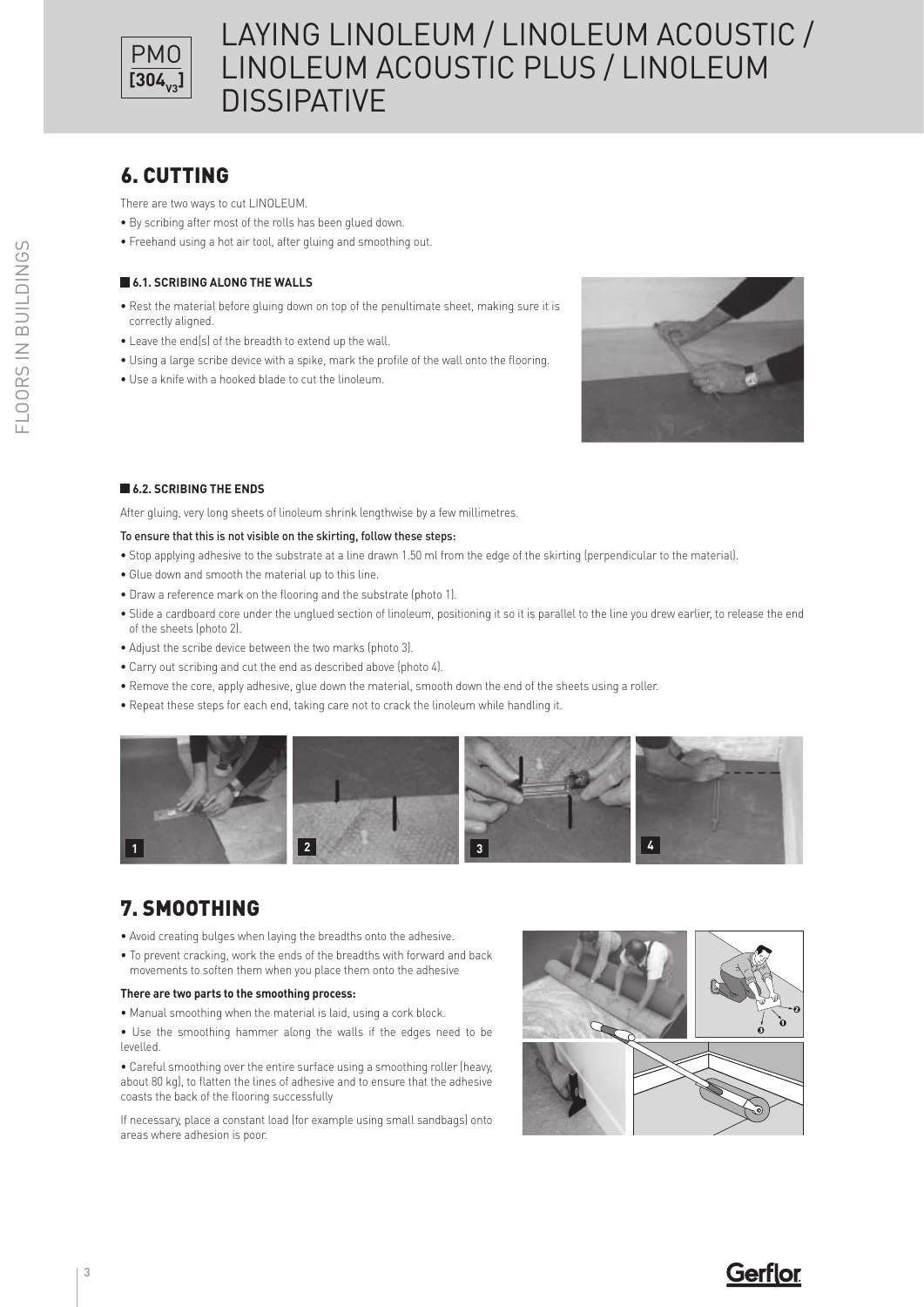

## 8. EDGE TREATMENT

In the absence of other instructions in the Technical Reports or the data sheets for the floorings, watertight seals around the edge are obtained with one of the following systems:

- **Skirting and prefabricated corners supplied by the manufacturer of the flooring, or strips of the flooring** cut and adjusted in advance, and welded onto the flooring and in all cases glued to the wall first (acrylic or aqueous phase neoprene adhesive);
- **Caulking using an MS Polymer polyurethane** or acrylic mastic, after cleaning out the groove formed by stopping the flooring about 3 mm short of the vertical wall
- **Continuing the flooring to create skirting, but ONLY for LINOLEUM COMPACT, measuring 38 mm.**
- Mastic caulking must also be applied around penetrations (pipes, posts) and threshold joints into rooms without a linoleum flooring.

### - **Continuing the flooring to create skirting with HSLA skirting.**



10060 Linoleum

Skirting height: 10 cm Skirting width: 6 cm Length: 250 cm

Packaging: Sizes of 2.5 m





Mark with a line the floor covering height against the wall...





was and on the floor. The same of the floor and against the same on the floor and against the wall till the line.



line. Lay HSLA skirtings. Press properly.





Rub while pressing firmly. Cut out the floor covering that will be laid Work completed on top of the skirting